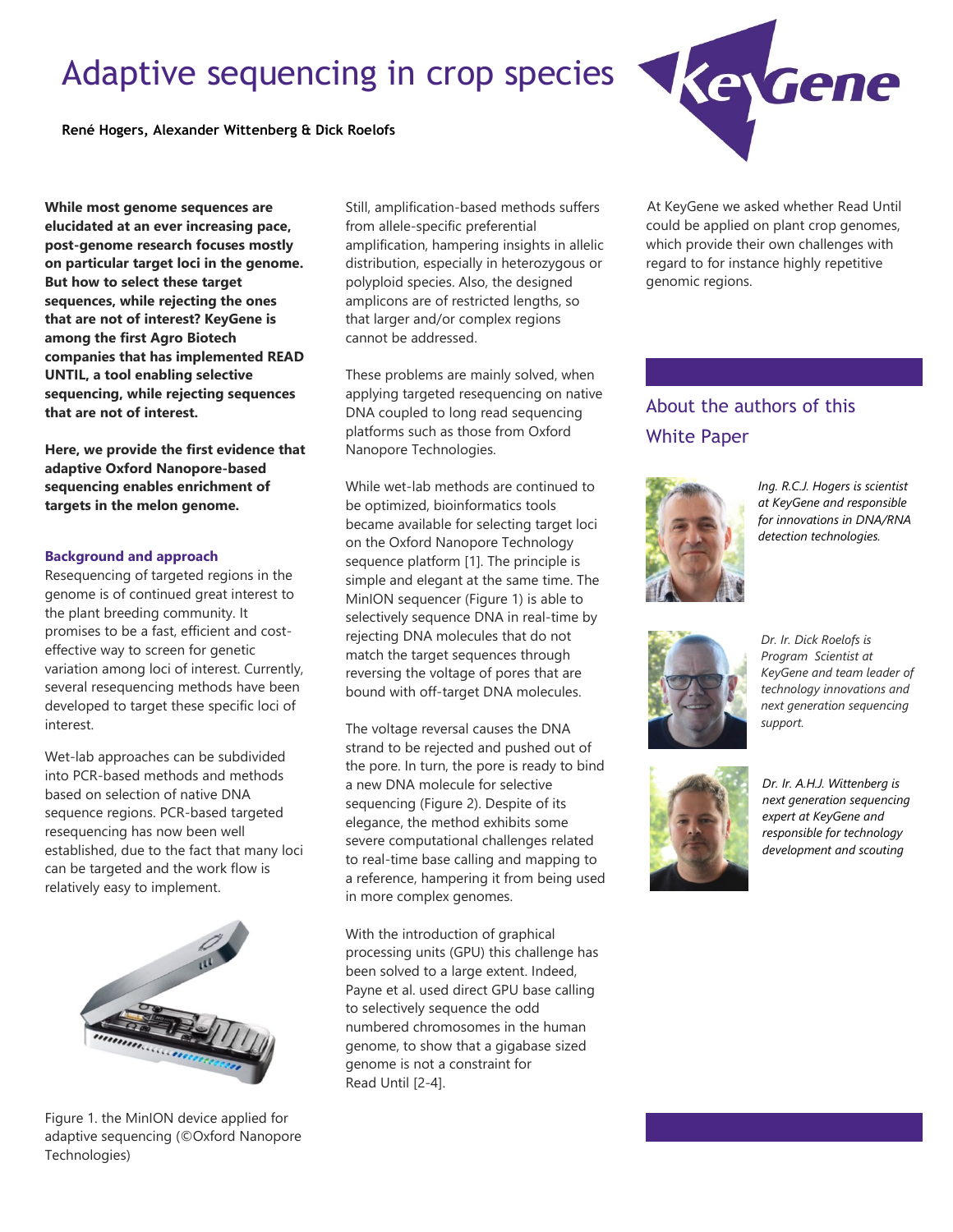

*Figure 2. principle of adaptive sequencing (©Oxford Nanopore Technologies)*

#### **Approach**

Melon cultivar Vedrantais was taken as proof of concept for Read Until sequencing in plants, for which we had previously generated a golden standard chromosome level reference genome sequence for this line using the very long reads from the PromethION platform. Moreover, ~800 regions of ~5-7 Kb, representing a total of ~4.7Mbp of the ~450Mbp melon genome and already selected and characterized in a previous experiment, were taken as targets for Read Until (RU) adaptive sequencing. High molecular weight DNA was isolated and used for Oxford Nanopore library construction and subsequent sequencing.

A Nvidia GeForce RTX 2080 Ti GPU was installed in order to facilitate real-time base calling of the MinION device. The Read Until Application (RU API), developed by the Loose lab was downloaded and installed [from GitHub.](https://github.com/LooseLab/ru)

After successful testing of the API, we first performed a standard Whole Genome Sequencing (WGS) run using a R9.4.1 flow cell, without the Read Until API. Subsequently, a 2nd aliquot of the same WGS library was run along with Read Until adaptive sequencing.

Reads from both MinION runs were mapped against our Melon Vedrantais reference genome.

#### **Results and discussion**

During sequencing of the MinION flow cell with the RU API, we observed generation of short reads, which were not observed when sequencing without the RU API. This indicates that the RU API was indeed rejecting library fragments from being sequenced in full length.

After high accuracy basecalling of the resulting sequencing runs and mapping the sequence reads to the reference genome,

Table 1. Summary statistics of the sequencing runs

we observed a moderate increase of ~1.7 fold when sequence depth on targets of WGS-RU was compared to WGS.

As expected, a more pronounced decrease of sequence depth of ~4.5 fold was observed throughout the genome when WGS-RU was compared to the regular WGS run (Table 1). This clearly indicates successful rejection of non-target sequences representing 99% of all sequences in the WGS library.

Overall, we observe an 8 fold increase in enrichment of the targeted regions. Figure 3 shows an overview of the coverage across the targeted loci.

|                                   | <b>WGS MinION run</b> | <b>WGS MinION run</b><br><b>Read Until</b> |
|-----------------------------------|-----------------------|--------------------------------------------|
| Sequencing output (Gb)            | 23                    |                                            |
| Average depth on target           | 21.38                 | 36.7                                       |
| Av. depth whole genome            | 20.48                 | 4.53                                       |
| Relative frequency target regions | 1.04                  | 8.18                                       |
| Enrichment with Read Until        |                       | 7.86                                       |

.